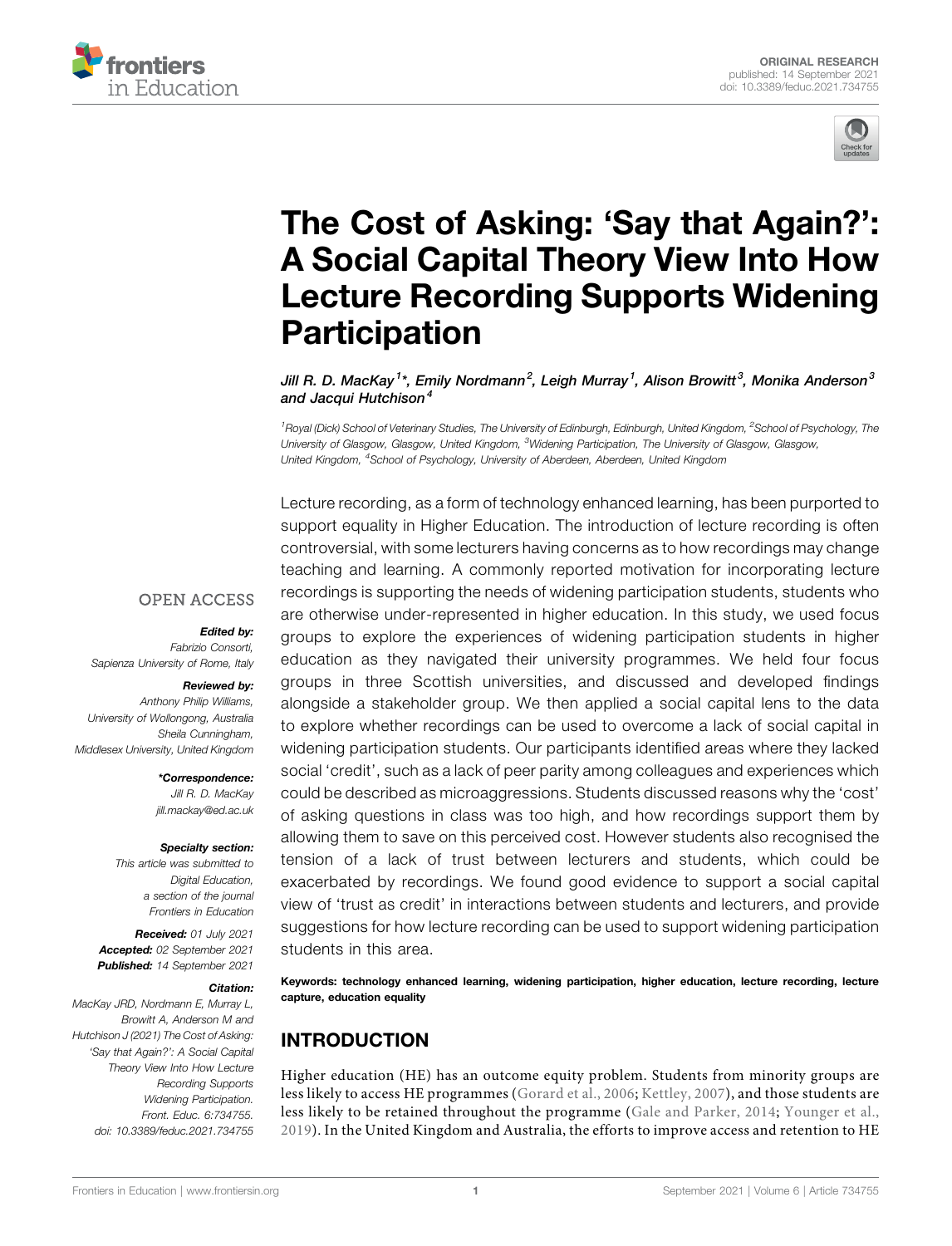are referred to as widening participation (WP). WP in HE focusses on students from groups who are under-represented in HE in relation to their prevalence in the population, and includes students from semi-skilled and unskilled social classes, students with disabilities, and students from Black Asian and Minority Ethnic (BAME) groups ([Allen and](#page-9-2) [Storan, 2005\)](#page-9-2). In Scotland, widening access and participation is focused on the under-representation of students from areas of socio-economic deprivation ([The](#page-10-1) [Scottish Government, 2016](#page-10-1)). In addition to this, it is also necessary to consider the experiences of Lesbian, Gay, Bisexual, Trans and Queer (LGBTQ) students, who face barriers to accessing HE ([Grimwood, 2017](#page-9-3)). The focus on under-represented groups is often interpreted to mean minority groups, yet in actuality a very large proportion of the United Kingdom population faces increased barriers to accessing HE, and the United Kingdom's HE system propagates these inequalities through the continued acceptance of these barriers and a lack of sufficient policy action ([Boliver, 2017](#page-9-4); [Brown, 2018\)](#page-9-5).

## Barriers to Widening Participation in United Kingdom Higher Education

There are a range of strategies used to encourage WP students into HE, such as the provision of bursaries, outreach to disadvantaged areas, and targets for inclusion, although the success of these strategies are debated ([Jones](#page-10-2) [and Thomas, 2005;](#page-10-2) [Pugh et al., 2005\)](#page-10-3). Students targeted by WP approaches in the United Kingdom face a range of barriers to accessing higher education, and these barriers are often unique and individual to that particular student and their context ([Florian, 2014](#page-9-6)). In general terms, these barriers can be financial and social. Tuition fees and the reduction of maintenance grants have reduced low-income student participation in United Kingdom HE ([Dearden](#page-9-7) [et al., 2011\)](#page-9-7). Even those low-income students who are able to attend, or Scottish students who have free tuition in Scotland, may face additional financial barriers. For example, students from certain social classes are more likely to live further away from campus and face transport inequality, making journey to their education provider more costly ([Kenyon, 2011\)](#page-10-4). As timetabling is often designed for 'traditional' student experience, i.e., those who live on campus and have no competing time demands, WP students often find the timetabling disadvantageous to their studies, requiring access to university for short, non-contiguous periods [\(Roberts,](#page-10-5) [2011](#page-10-5)). In 2020, the Times Higher Education supplement estimated that a 3-years degree programme would cost the typical United Kingdom student ∼ £50,962 in fees,  $\alpha$ commodation, and additional costs<sup>1</sup>. Students paying back loans, international students, and students on longer

degree programmes would pay back more. The United Kingdom median household income in 2019 was £29,600<sup>2</sup>. Participating in United Kingdom HE requires significant financial investment for the majority of households.

Social barriers are perhaps more complex to characterise, and even more interrelated. Social mobility, e.g., the degree to which one's parents predicts one's outcomes, is commonly considered a challenge in widening participation, as few students enter university as the first member of their family to do so [\(Vignoles et al., 2014\)](#page-10-6). This cannot wholly be explained by inadequacies in the funding system, as while financial stress is not alleviated by these loans, they account more for retention as opposed to recruitment [\(Kaye, 2020\)](#page-10-7). What is it that discourages students from WP backgrounds from exploring higher education as an option? One review noted that social barriers could come from ill-fitting assessments, biases within universities about lowering standards, organisations being resistant to changes that would facilitate inclusion such as making disabilities acceptable, and a lack of obvious transitions throughout the education system or a lack of modelling change [\(Gorard et al.,](#page-9-0) [2006](#page-9-0)). A lack of peer parity, or role-modelling, is one form of social barrier facing WP students in HE. This is often discussed in terms of gender equality, e.g., when women participate in maledominated fields, they may engage more readily when they encounter other women [\(Ford et al., 2017\)](#page-9-8). Peer parity is sometimes criticised as an 'excuse' which lays the blame on the minority group for not being ambitious enough to envisage themselves in a given arena [\(Clark Blickenstaff\\*,](#page-9-9) [2005](#page-9-9)). With this said, there are very few BAME academics, and academics from lower-income backgrounds, and so BAME persons in academia often feel isolated and unsupported in academia [\(Mahony and Weiner, 2019\)](#page-10-8). A lack of peer parity means that WP students have little access to social support from those with similar backgrounds and experiences.

The mechanisms of social barriers to HE are more challenging to describe than the financial penalties of commuting, for example. How might isolation manifest or become a barrier for WP students? One potential mechanism microaggressions, which have recently become a recognised phenomenon facing minorities. Microaggressions have been mainly considered as 'brief, everyday exchanges that send denigrating messages to people of colour because they belong to a racial minority group' ([Sue et al., 2016\)](#page-10-9). However, microaggressions have also been characterised as impacting LGBTQ people ([Nadal et al., 2011](#page-10-10)) and those who identify as women or have transgender identities ([Sterzing et al., 2017\)](#page-10-11). Microaggressions have been associated with higher prevalence of stress and mental health disorders [\(Williams, 2020](#page-10-12)) and are considered impactful because they fit a pattern of multiple

<sup>1</sup> [https://www.timeshighereducation.com/student/advice/cost-studying](https://www.timeshighereducation.com/student/advice/cost-studying-university-uk)[university-uk](https://www.timeshighereducation.com/student/advice/cost-studying-university-uk).

<sup>2</sup> [https://www.ons.gov.uk/peoplepopulationandcommunity/](https://www.ons.gov.uk/peoplepopulationandcommunity/personalandhouseholdfinances/incomeandwealth/bulletins/householddisposableincomeandinequality/financialyearending2019#:%7E:text=Median%20household%20disposable%20income%20in,Living%20Costs%20and%20Food%20Survey)

personalandhouseholdfi[nances/incomeandwealth/bulletins/](https://www.ons.gov.uk/peoplepopulationandcommunity/personalandhouseholdfinances/incomeandwealth/bulletins/householddisposableincomeandinequality/financialyearending2019#:%7E:text=Median%20household%20disposable%20income%20in,Living%20Costs%20and%20Food%20Survey)

[householddisposableincomeandinequality/](https://www.ons.gov.uk/peoplepopulationandcommunity/personalandhouseholdfinances/incomeandwealth/bulletins/householddisposableincomeandinequality/financialyearending2019#:%7E:text=Median%20household%20disposable%20income%20in,Living%20Costs%20and%20Food%20Survey)financialyearending2019#:

<sup>~</sup>[:text](https://www.ons.gov.uk/peoplepopulationandcommunity/personalandhouseholdfinances/incomeandwealth/bulletins/householddisposableincomeandinequality/financialyearending2019#:%7E:text=Median%20household%20disposable%20income%20in,Living%20Costs%20and%20Food%20Survey)=[Median%20household%20disposable%20income%20in,Living%20Costs%](https://www.ons.gov.uk/peoplepopulationandcommunity/personalandhouseholdfinances/incomeandwealth/bulletins/householddisposableincomeandinequality/financialyearending2019#:%7E:text=Median%20household%20disposable%20income%20in,Living%20Costs%20and%20Food%20Survey) [20and%20Food%20Survey](https://www.ons.gov.uk/peoplepopulationandcommunity/personalandhouseholdfinances/incomeandwealth/bulletins/householddisposableincomeandinequality/financialyearending2019#:%7E:text=Median%20household%20disposable%20income%20in,Living%20Costs%20and%20Food%20Survey).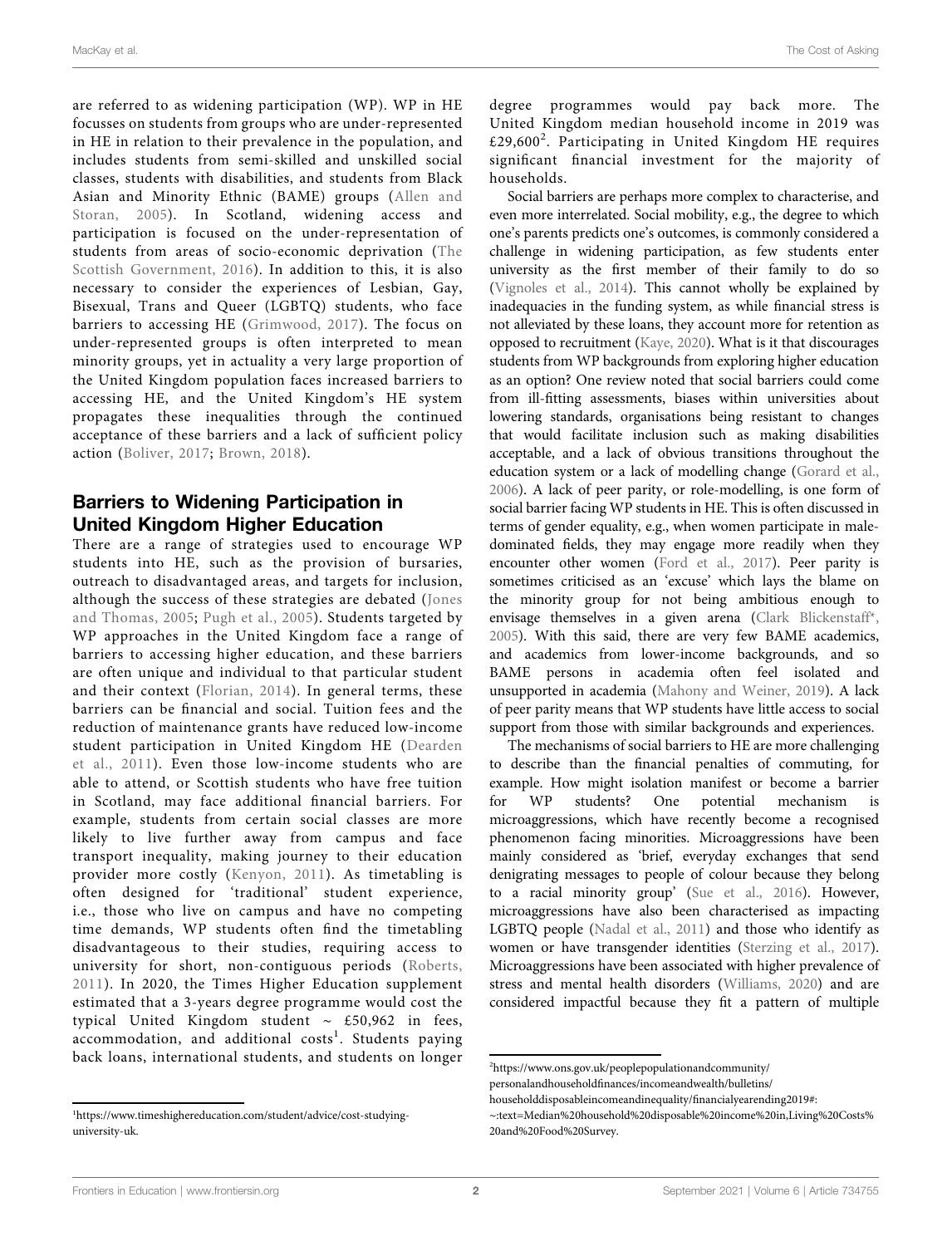small offenses that minorities experience regularly ([Rini, 2018\)](#page-10-13). For students in HE, microaggressions can take the form of small comments which serve to alienate the student from the wider HE community, for example, being mistaken for a tourist or someone who doesn't belong to campus, or a student being told they don't look like a student [\(Olaniyan, 2021](#page-10-14)). These serve as 'othering' reminders to WP students, a reminder that they do not conform to the traditional student model. Microaggressions can also be hierarchical in nature, particularly where the staff-student dynamic exists. WP students may be perceived as creating extra work from staff when requesting help to navigate these various barriers, and this can help justify the behavior in the aggressor's mind ([Lee, 2020\)](#page-10-15). Microaggressions can be varied and unintentional, but often reinforce a message that the WP student does not belong in HE. This seems an obvious mechanism for the social barriers to HE.

Lecture recording, the practice of capturing some or all of a learning activity for later independent review by students, has been considered one mechanism by which some of these financial and social barriers can be addressed, although the specific mechanisms are vague [\(MacKay, 2019\)](#page-10-16). In terms of financial barriers, lecture recording may reduce the financial impact of degree costs through allowing greater timetabling flexibility, reducing commuting costs or enabling paid work. By allowing students to dictate their own timetable, some financial and socialising time barriers to participation may be reduced ([Gorard et al., 2006](#page-9-0)) although it should be noted that some research is doubtful as to the importance of financial barriers to WP ([Vignoles et al., 2014](#page-10-6); [Kaye, 2020](#page-10-7)). In terms of supporting transitions in education, lecture recording may support students with disabilities that either impact processing speeds or increase absences due to mental and physical health problems, and reduce stress surrounding HE ([Nordmann et al., 2020a](#page-10-17); [MacKay, 2020](#page-10-18)). These barriers are all more likely to be experienced by WP students, yet despite these proposals, there is limited research exploring how the provision of lecture recordings impact WP students specifically. This may be particularly pertinent in a HE context which has experience of distance learning post COVID-19 ([Nordmann et al., 2020b\)](#page-10-19). Technology Enhanced Learning (TEL) does not impact all student groups equally ([Gorard and Selwyn, 1999\)](#page-9-10), and so to prevent the inadvertent creation of yet more barriers to WP students in HE, we need to explore the experiences of students using these technologies.

# Social Capital Theory and Widening **Participation**

Social capital theory is one of many theories used to make sense of how individuals have different outcomes in HE. Social capital theory was formalised [\(Bourdieu, 2018\)](#page-9-11) as a way of describing how less tangible social interactions can still be considered a product of accumulated labour (i.e., capital). Bourdieu'stheory was initially formed as a sense-making tool for the differences in achievement across social classes in education and highlights that being a member of a specific group affords opportunities and access to resources that other groups do not have, whether that be

the advantage of a recognisable name, or looking a certain way [\(Bourdieu, 2018\)](#page-9-11).

Social capital has been framed in terms of specific trust in structures [\(Coleman, 1988](#page-9-12)). An example is that of wholesale diamond traders: merchants may pass a quantity of stones to another merchant, who will be able to review those stones in private, with no formal guarantee that the same stones (and thus, the same financial value) will be returned to the first merchant. The closeness of the community enables trust between merchants, and enable the traders to operate more freely and without rules ([Coleman, 1988](#page-9-12)). Violation of these trusts would impact on the social cohesion of the group. In some ways, trust is the currency, and obligation and expectation trade on this currency. It has been argued that underrepresented groups in education must first build trust to acquire social capital ([Fuller,](#page-9-13) [2014](#page-9-13)). How are WP students to build trust, particularly where they may be facing repeated microaggressions or statements that they do not belong in HE? Student trust in the procedures and staff of higher education has been linked to how they value their degrees [\(Carvalho and de Oliveira Mota, 2010\)](#page-9-14). Research draws on the importance of mutual trust when it comes to assessment, and the complexity of context, where feelings of belonging matter, such as assessments in a non-native language [\(Carless, 2009\)](#page-9-15). Additionally, it is arguable that students trade on trust when they tell us they cannot submit an assignment in time. The mere act of requesting an extension requires that students trust in the system and that their reasons for requesting an extension will be considered "good enough". On the flip side, academics might wonder whether a student has truly engaged with the assignment to a reasonable level given any extenuating circumstances - have they consulted with peers, accessed other texts, and understood the academic's original discourse? Have they worked consistently throughout term or left themselves victim to a lack of foresight and time management? This is similar to the perception of WP students creating more work for lecturers when requests for navigation help are not understood [\(Lee, 2020\)](#page-10-15).

Academic socialisation, the process of understanding what is required and expected of an individual performance ([Lea and](#page-10-20) [Street, 1998](#page-10-20); [Northedge, 2003](#page-10-21); [Lea and Street, 2006\)](#page-10-22), is an important element of learning, and often comes from assessment and feedback ([Hattie and Timperley, 2007](#page-9-16)). It has been said that "identity matters to the way young people imagine themselves in education and into their futures" ([\(Holt, 2012](#page-10-23)), pp 930), and the identify conferred to students through proceeding through a degree, as they 'become' a psychologist, a zoologist, or an economist, allows them to embody new capital. It is through engagements with their staff, often in assessment, that students learn to evaluate their own work to identify their strengths and weaknesses [\(Nicol and Macfarlane-Dick, 2006;](#page-10-24) [Smith et al.,](#page-10-25) [2013a](#page-10-25)). As discussed, United Kingdom academia is predominantly composed of well-educated, high-income and white academics, and so WP students may experience further barriers to integrating academic practice when they have to bridge not only a discipline gap but a cultural gap as well. They may be less able to navigate hidden curricula [\(Snyder, 1971](#page-10-26)), and excluded (purposefully or otherwise) from scenarios which may help them to navigate these identity forming moments.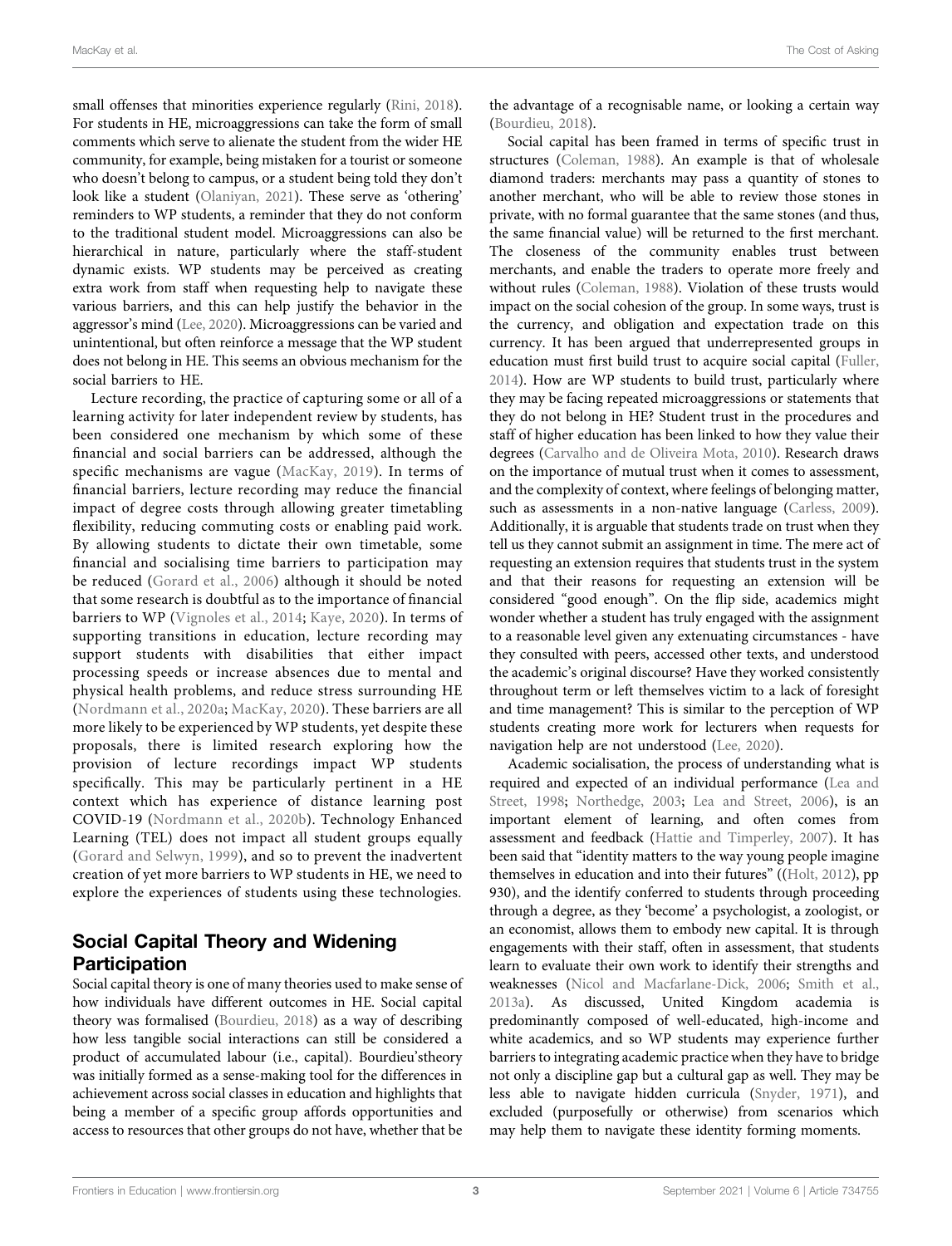We chose to apply a Social Capital Theory lens to this dataset because there are inherent conflicts and lack of trust within the lecture recording debate [\(MacKay, 2019](#page-10-16)). These trust conflicts have previously mainly been explored through discussions with HE staff focusing on issues such as copyright, performance management, and job security [\(Nordmann and McGeorge,](#page-10-27) [2018](#page-10-27); [Dommett et al., 2020](#page-9-17)), with WP students a neglected voice. Exploring how trust, specifically when applied as a form of social credit, impacts how WP students experience university life may provide more concrete examples of the benefits and drawbacks of lecture recording to WP students. We aimed to explore two research questions. First, do WP students experience a deficit in social capital in HE? And second, how does this deficit impact their use and perception of lecture recording technologies, if at all?

#### **METHODS**

#### Ethical Approval

The project and conduct of the focus groups was approved at all three institutions under the Aberdeen University School of Psychology Ethics Committee Ref PEC/4455/2020/1, the University of Edinburgh Moray House School of Education and Sport Ethics Sub-Committee Ref 2678, and the University of Glasgow College of Science and Engineering Ethics committee Ref 300,190,121. We followed BERA's ethical guidelines for educational research ([BERA, 2011\)](#page-9-18) but note that due to extensive concern about financial implications for students from WP categories students were given a £20 Amazon voucher to reimburse their time.

#### Position of Researchers

This research arose from a QAA Scotland Enhancement Themes Collaborative Cluster 'Widening Participation with Lecture Recording'. At the Cluster's first open meeting (December 2019), the participants identified a lack of data regarding how students from widening participation backgrounds experience the implementation of lecture recording in their studies. This research arose from those discussions. The three principal leads of the cluster, JM, EN and JH, are white, cis-gendered, female researchers with experience working in the Scottish HE sector. From their own student experience they identify with some aspects of being a 'working class student' at university, to varying extents. JM, the lead on this analysis, primarily identifies with a socio-constructivist epistemological position, and would note as a source of bias the relative similarities of the author backgrounds. While we have attempted to be cogniscent of these biases, we advise readers to be likewise aware, and that our experiences may make it less likely we have identified aspects of student experience we are unfamiliar with.

#### Participants and Recruitment

Within each university, a recruitment email with standardised text was circulated via the university's widening participation and student recruitment and admissions teams to relevant mailing lists. Mailing lists included students who participated in widening access programmes which target students from postcodes in quintile 1 of the Scottish Index of Multiple Deprivation (SIMD20) or those with other forms of educational disadvantage such as care experience. These postcode areas are usually areas of lower income with low participation rates in HE. Programmes encourage progression of school leavers and mature students into university. The University of Edinburgh recruitment was also circulated via the Edinburgh University Student Union's Widening Participation, Equality and Tackling Elitism lists. After receiving the email, participants had to contact the named researcher to indicate they wanted to take part. A project information form detailing the project's aims, anonymity of participation, and ethical approval was attached to the recruitment email alongside a consent form, and when students contacted the named researcher a mutually agreeable time for the focus group was agreed. Participants were informed they would receive a £20 Amazon voucher to reimburse them for their time, and that focus groups would likely take 50–60 min. While reimbursing participants is not encouraged by BERA's ethical guidelines, we felt the context of this research, that these students are WP students who may experience financial disadvantage, meant we may be asking them to participate where work or earnings may be sacrificed. The participants were undergraduate students, but no information was collected regarding demographics or course attendance. Due to this, we do not know what forms of pedagogy were being used in each course, which may have been very varied. From informal discussions with participants, the groups were not homogenous, including mature and younger students for example, and came from a variety of courses, including STEMM programmes and arts and humanities programmes, but for the sake of protecting participant anonymity, this data was not recorded.

#### Focus Groups

We elected to collect data through focus groups, as this would allow for the research to explore the heterogeneity of views in this complex issue [\(Gibbs, 1997\)](#page-9-19). The focus groups were organised to be held in person at the participants' university. Each focus group was run by the staff member from that institution. The same structure and prompts were used for all focus groups. Upon entry to the room, participants were invited to take refreshments, and a recap of the project aims and ethical considerations. Participants were given a definition of Equity, Diversity and Inclusion, and widening participation which no participant disagreed with or stated they felt uncomfortable identifying with. Ground rules were established that would facilitate all participants to speak, e.g. a participant may be encouraged to contribute if the moderator felt they had not been able to contribute, there were no right or wrong answers, the work had no bearing on academic performance, and in the unexpected event that a participant felt distressed they were encouraged to ask the topic to be changed or to leave at any time. This did not occur in any of the focus groups. The focus group was recorded by Dictaphone, and participants were encouraged to use a pseudonym if they felt uncomfortable stating their name. It was not recorded whether participants chose to do this. An ice-breaker exercise preceded six key prompts. There was one focus group at the University of Aberdeen in later February 2020 with four participants. There were two focus groups held at the University of Glasgow in early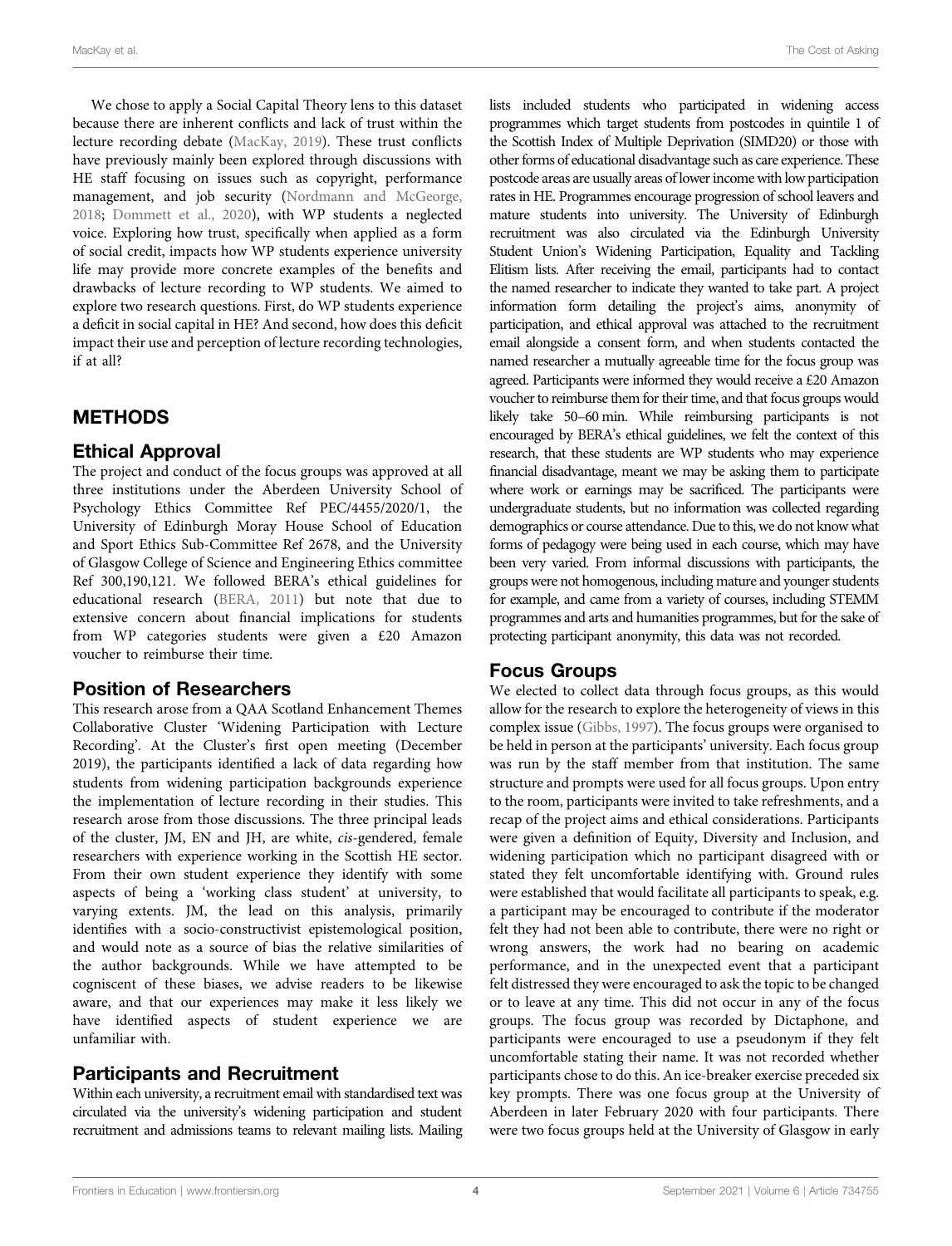March 2020 with four and three participants. The focus group at the University of Edinburgh was scheduled to take place in mid-March 2020, however the impending lockdown of the United Kingdom due to COVID-19 meant it had to an online format. The Edinburgh focus group was therefore conducted via Blackboard Collaborate. Due to technical issues on the part of the participants, it was decided and agreed by all participants that the text-chat function would be used, and so the four participants in the Edinburgh focus group communicated via text and not speech. Audio recordings were transcribed by LM and a secure third party service. The focus group outline and questions is available in the associated OSF project: [https://osf.io/q2ruj/.](https://osf.io/q2ruj/)

#### Analysis

Social capital theory was thought to be a useful lens through which to view this focus group data following preliminary analysis and discussions within the sector. The aim of this work was to explore how trust and social credit manifested in the participants' experience of TEL use in HE. Our use of theory in analysis here is as a framework which influenced the reflexive reading of data, and our interpretation allows us to make links between our data and social capital theory ([Reeves et al., 2008;](#page-10-28) [Collins and Stockton, 2018\)](#page-9-20). This work reports on the social capital theory analysis of the work to explore whether WP students experience a deficit in social capital and how lecture recording influences this.

## RESULTS AND DISCUSSION

#### **Overview**

In this data, participants discussed their experiences of being WP students in their institution. Participants referenced financial barriers to education, such as leaving employment to engage with a programme and commuting costs, and social barriers, such as feeling unable to disrupt classes with questions or navigate student support policies. However, participants also recognized the benefits of attending university and viewed university as a place to acquire capital. They discussed attending clubs and making new connections, although these were often outwith the lecture space and so beyond the scope of this paper. It is important to highlight that WP student experiences at university were not wholly negative, and their experiences were not a monolith. Therefore the analysis mainly 1) characterizes the manner in which social capital deficits may be experienced by students, which can vary depending on the participant's personal circumstances, describing potential microaggressions and experiences of barrier to education, and 2) describes how trust as credit manifests in the WP experience, and how social credit is traded upon, both positively and negatively. The implications for practice are discussed.

# Do Widening Participation Students Experience a Deficit in Social Capital

Participants in these focus groups identified many scenarios where participation in HE was made more challenging due to their circumstances.

Sometimes even the processes that are supposed to help, like with the disability services, the first thing that they send you is 'oh here's a long list of the people that you have to visit and things you have to do'. So if you have an anxiety disorder, they've just locked that door for you.–(Participant A, Institution A).

Can these deficits be identified as a lack of social capital? Participants identified a sense of loneliness and isolation as WP students, noting that often colleagues did not have a comparable experience, and that peer parity did not exist. The participants speculated about the experience of other students, and how this sense of isolation may impact their relationship with the university, particularly when travel was involved.

We live the other end of town and I guess I feel like personally I have missed out on making really good friends at uni. (Participant B, Institution B).

maybe [students from WP backgrounds are] quite daunted by the fact of going to lectures and sort of mixing in with maybe people they feel they don't necessarily belong with. (Participant D, Institution A).

This echoes aspects of 'conferred identity', and how the narrative of 'travelling to university', which includes aspects of mixing outwith one's class confers a symbolic power to the student, making up for perceived deficits in social capital [\(Holt, 2012\)](#page-10-23). A key element of this narrative is the voyage away from what is known and familiar to the challenging new environment of university. This narrative allows students to build an identity of success, but previous work [\(Holt, 2012](#page-10-23)) was done on students who, at the least, perceived themselves to be successful in their goals. It is far from guaranteed that this narrative will form spontaneously or naturally for WP students. This is especially true when students experience many small barriers, or potentially microaggressions.

The participants discussed these repeated exposures to small barriers, and being made to feel unwelcome by systems and staff. These fit with the conceptualisation of hierarchical microaggressions highlighted earlier [\(Lee, 2020](#page-10-15)). This often included concerns about being unable to navigate university structures, feeling inadequate in terms of knowledge, or perceiving staff to be hostile about aspects of university life. These negative social interactions were often within the lecture space, but also existed within other university structures, and the impact resonated within the learning spaces.

particularly the University having an accessible learning policy that is supposed to include the idea of lecture recording, there's still that, there's a general hostility between, from may lecturers towards accessibility (Participant C, Institution A).

Where at school, obviously, your teachers will do as much as they can within reason to help you in exams and all that. But I feel that when you come here you're very much on your own, certainly my lectures anyway, a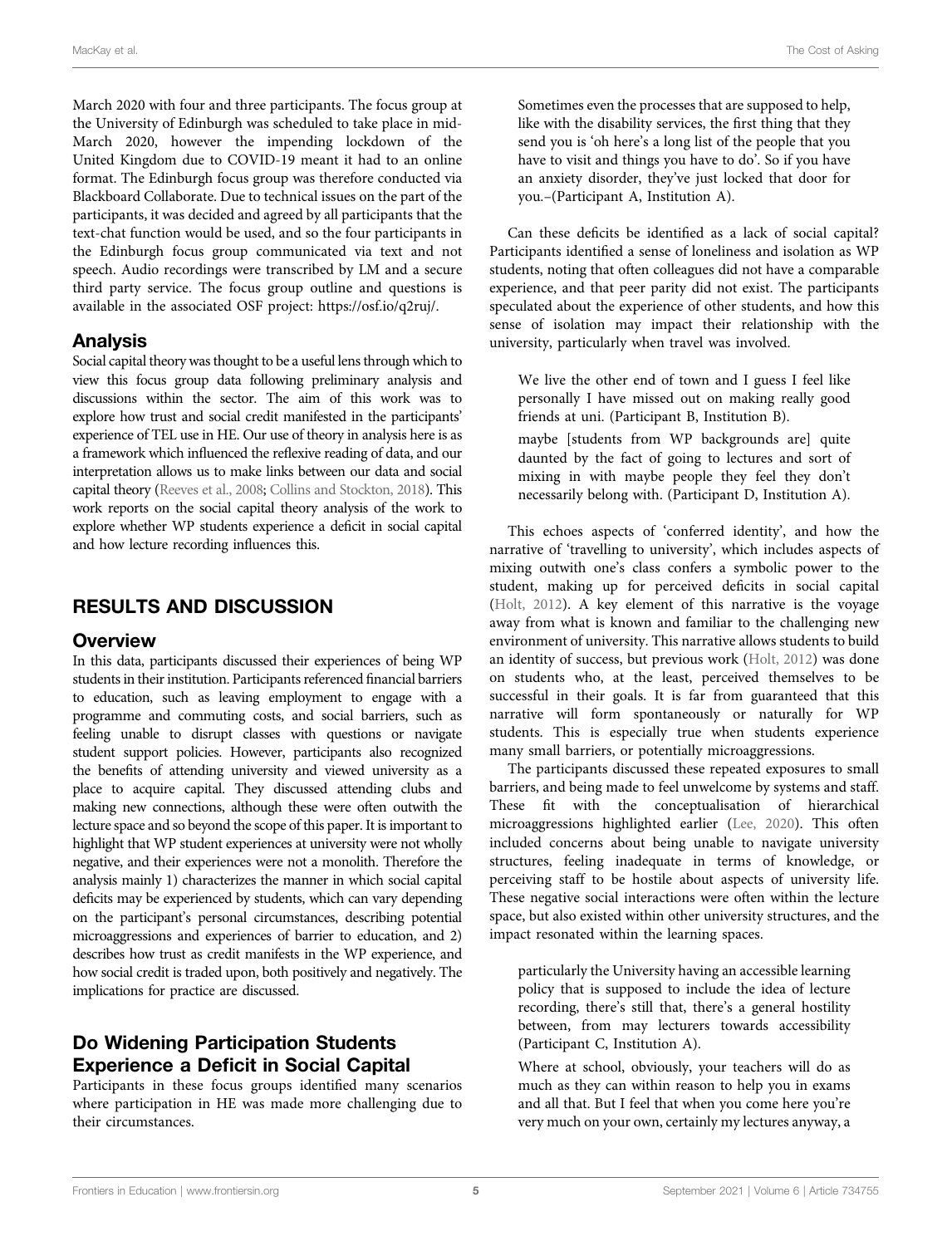lot of them were sort of even reluctant to help you with questions you had. (Participant D, Institution A).

One participant considered themselves to be 'twice stigmatised', for not fitting in with their lecturer's perceived idea of a student, but also not fitting in with their classmates perceived ideas of a student. Their account describes feeling penalised for caring about their studies, further suggesting challenges for WP students attempting to identify with success narratives, and that university becomes 'something to get through' (Participant M, Institution C).

But people care even about you caring about your own education. There's stigma against being the interested in learning, which is crazy but it's true. The stereotypical uni student is the one who never goes to their lecture and gets drunk four nights a week and doesn't care. And if you're not that then you've got stigma as well. So you've got the twice, double stigma of I'm different and I need this thing. (Participant B, Institution B).

It is commonly stated that 'you cannot be what you cannot see', and the lack of peer parity is a deficit for these students. Without obvious role models, it can be difficult for our participants to see themselves at university, and this may contribute to a 'chilly climate' ([Clark Blickenstaff\\*, 2005\)](#page-9-9), potentially making WP students feel unwelcome due to their incomparable experiences.

#### Trust As Currency

One of the potential aspects of social capital theory that is of particular interest to how TEL is experienced by WP students is the idea that 'trust' is a form of currency. Staff are concerned that students may not use recordings responsibly for their learning, and that students may exploit recordings to mock staff ([MacKay,](#page-10-16) [2019](#page-10-16)). Staff may also feel beleaguered by student requests if they do not understand them due to a lack of shared experiences ([Hornibrook, 2012](#page-10-29); [Lee, 2020](#page-10-15)). This may be due to a lack of trust in these requests. Staff may be quick to perceive 'cheating' when students from disadvantaged backgrounds do well for example ([Shotton, 2017](#page-10-30); [Harper et al., 2018\)](#page-9-21). This may be a deficit in social capital experienced acutely by WP students.

In this work, participants did note that trust was in short supply between lecturers and themselves. This was particularly framed around the attendance debate, with participants expressing concern that lecturers would perceive any drop in attendance as a reason not to record. The participants also highlighted scenarios where if they sought out help for technical issues with recordings, or were expected to make their own recordings, they were again made to feel unwelcome, or as though their presence was an intrusion to higher education.

If it was recorded or had been recorded then they might be hesitant to share that stuff, especially if it's not published yet. A few lecturers in the first or second year would say, sorry I'm not recording this because of things that I can't have out in the public yet. (Participant F, Institution A).

I'd emailed the lecturer to ask [about a lack of audio] and they just basically said the audio hadn't worked, there wasn't anything they could do about it, and to use the references on the slides to get the information. (Participant G, Institution A).

I am allocated a recorder from disability but find it hard to use in seminars as its intrusive ... the [course] lectures are not recorded as standard. When in the lecture halls I felt I could record but it seems wrong to put it on the desk for seminars as its more talking ... I don't want others to feel uncomfortable for me to have their opinions recorded (Participant H, Institution C).

In the last quote, Participant H highlights something recognised in all focus groups, that trust goes both ways in the lecturer-student relationship. Participants were aware that lecturers may censor themselves, or change their materials when recorded, and that there is a 'cost' to recordings. Lecturers have previously expressed concern that recordings will be shared inappropriately [\(MacKay,](#page-10-16) [2019](#page-10-16)), and it is not surprising that students have heard these concerns. However, it is also worth noting that WP students bear a higher cost burden when accessibility is not 'mainstreamed' [\(Ellis,](#page-9-22) [2011](#page-9-22); [MacKay, 2020\)](#page-10-18). In this way, recording by default is a form of 'social affordance' through technology ([Weidlich and Bastiaens,](#page-10-31) [2019](#page-10-31)), facilitating the student interactions within the learning environment. It is the inequity of the cost of requesting extra support that HE must be sensitive to for WP students. This was raised independently in different institutions.

A: I couldn't imagine going in every time and sitting right at the front and setting up the microphone and being yes, I am here, recording your lecture and no-one else is doing that. I think that would be really difficult to cope with. So the fact that it's recorded for everyone and everyone gets it means that whatever you need it for you can just do and you don't have to be singled out.

L: I don't take my microphone in. I'm too scared they'll see it. (Participants A and L, Institution B).

Our participants also discussed the value of approaching lecturers, however, and it is important to reiterate that the WP experience is not a monolith. When participants were able to prepare questions for lecturers, and engage with materials, they can feel extremely positive about their interactions with lecturers.

I just love them because you know academics, they actually prepare for it. They will try to interest you, well, hopefully. But, yes, like I consume information that way quite well. I think it works for me and you can still ask a question after the lecture and just go down and ask. (Participant E, Institution B).

Engaging with lecturers was seen as valuable by the participants, so how does recording impact this engagement? One example of 'trust as currency' from the recording literature is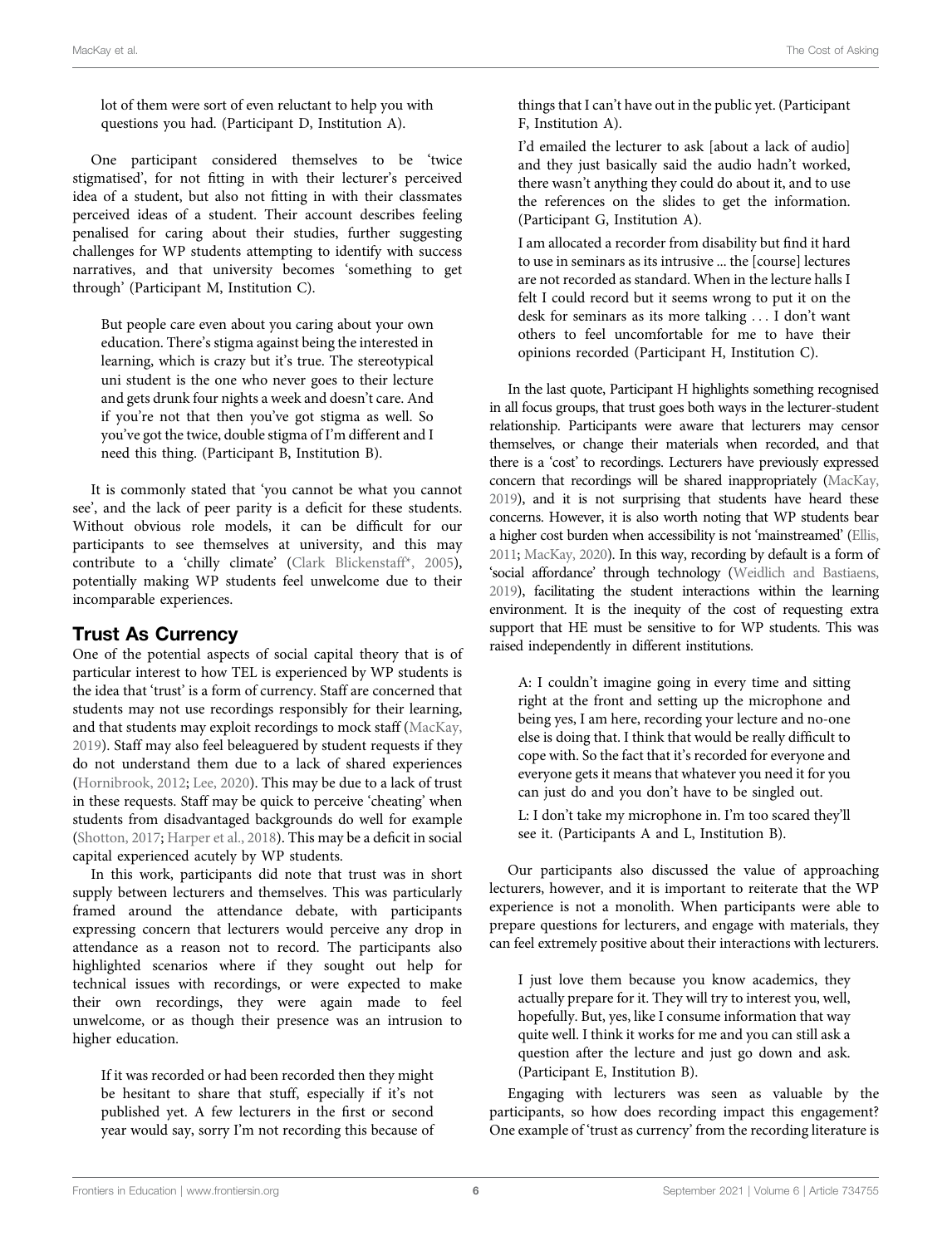around student reasons for non-attendance ([Nordmann et al.,](#page-10-32) [2019b](#page-10-32)). A student may have many reasons for non-attendance. Our focus group participants listed work and childcare commitments, chronic health problems, and commuting costs. Where students have to explain their absences they are trading on the trust their lecturer has for them, which may be exacerbated for WP students who have competing pressures.

The negative framing of discussions about attendance by academics may also be one of the reasons why the lecture capture literature has a dearth of positive arguments for the use of lecture recordings to make up for non-attendance and instead the focus has been on "proving" or "disproving" that lecture recordings do or do not affect in-person attendance ([Edwards and Clinton, 2018](#page-9-23); [Nordmann et al., 2020a\)](#page-10-17). However, as highlighted by Participant X, the choice to attend a lecture for WP students can be an entirely legitimate weighting of the relative costs and rewards:

I live quite far away and it costs me quite a lot of money to get in, so on the days only when I need to come in for an hour or 2 hours, if there's lecture recordings there, I won't come in because it costs me quite a lot of money to come in for a very short period of time. So I will stay at home and watch the lecture recordings instead, but on other days when I'm in for, you know, a whole day, then I'll come to the lecture, and then watch the lecture recording later. (Participant G, Institution A).

Providing lecture recordings may therefore be a marker of lecturers' trust in students and to refuse provision based on attendance concerns risks creating frustration amongst students who have legitimate reasons for missing class, students who are more likely to be from a WP background:

some of [the lecturers] seem to have the opinion, well if you don't come to class why should you learn from me, and I think it's quite frustrating because I mean to have the opportunity, it could be anything going on. (Participant F, Institution A).

The discourse surrounding plagiarism and the use of originality checking software turns teachers and students into "adversaries not collaborators" ([Williams, 2007](#page-10-33)), whilst others argue that it assumes the worst of both students and teachers ([Carbone, 2001\)](#page-9-24). In a similar vein, removing students' agency in how they engage with their studies by refusing to provide lecture recordings is likely to be a pyrrhic victory; gains in attendance will likely be negligible (O'[Callaghan et al.,](#page-10-34) [2017](#page-10-34); [Nordmann and McGeorge, 2018](#page-10-27)) yet based on the responses of our focus groups, some students may have to spend more 'trust' to accommodate for this than others do. As we look towards a post-covid future of higher education that is likely to involve a higher proportion of staff choosing to work remotely [\(Zackal, 2021](#page-11-1)), it is increasingly important to reflect on whether we are affording ourselves a flexibility that we deny to our students.

# Trading Social Credit

One feature of providing students access to recordings it that they can revisit materials and control the pace of materials ([MacKay](#page-10-35) [et al., 2021](#page-10-35)). For WP students, having access to the recording allows students to 'save' the social credit cost of requesting information be repeated.

when I watch the lecture slides at home, I can make the lecturer say it again, if you like, which I obviously can't do in the [lecture]. (Participant A, Institution A).

It is notable that Participant A states they 'obviously' can't request this in the lecture, as this may be contrary to how many lecturers may feel they conduct their lectures. While activity within lectures is varied by lecturer, the majority of lecture time is predominantly the lecturer talking [\(Smith et al., 2013b;](#page-10-36) [Eddy et al., 2015;](#page-9-25) [Kinnear et al., 2021\)](#page-10-37). In our study, WP participants discussed why they felt they weren't able to request these affordances from lecturers. In the same conversation as Participant A above, Participant C elaborated:

it can be a real struggle and many of those students will have dropped out of University in the past because, typically, [a lecturer] who is willing to throw lots of information like that, is not someone that is also going to be particularly happy about being approached by students to clarify things. Having the lecture recording, students can go back. So if there is something where you were taking a note and they've moved on and they've said something else, and you're like 'what did they say' and you don't want to interrupt because you're potentially in a room with 2–300 people ... there's that huge thing of standing up. (Participant C, Institution A)

The participants in our focus groups recognised a tension between their own needs, the needs of the class, and the needs of their lecturers. Recordings allow WP students particularly to afford some of the oft-unconsidered social capital costs of learning, whether that is allowing a student to absorb materials at their own pace, or approach learning in a more relaxed manner.

I'm always scared in case I miss something but having that opportunity to go back I can relax and I can take a few notes but then I can go back and add to bits if I don't understand it or go over things. (Participant L, Institution B).

with the recording you can just double-check if you don't understand the word instead of googling this word [straight away] and missing out on some of the information you're just like, "I don't care, I'll get it later on." (Participant E, Institution B).

Again, the experience of our participants was not wholly negative. Participant L, who previously was highlighted describing their fears and anxieties, noted that small group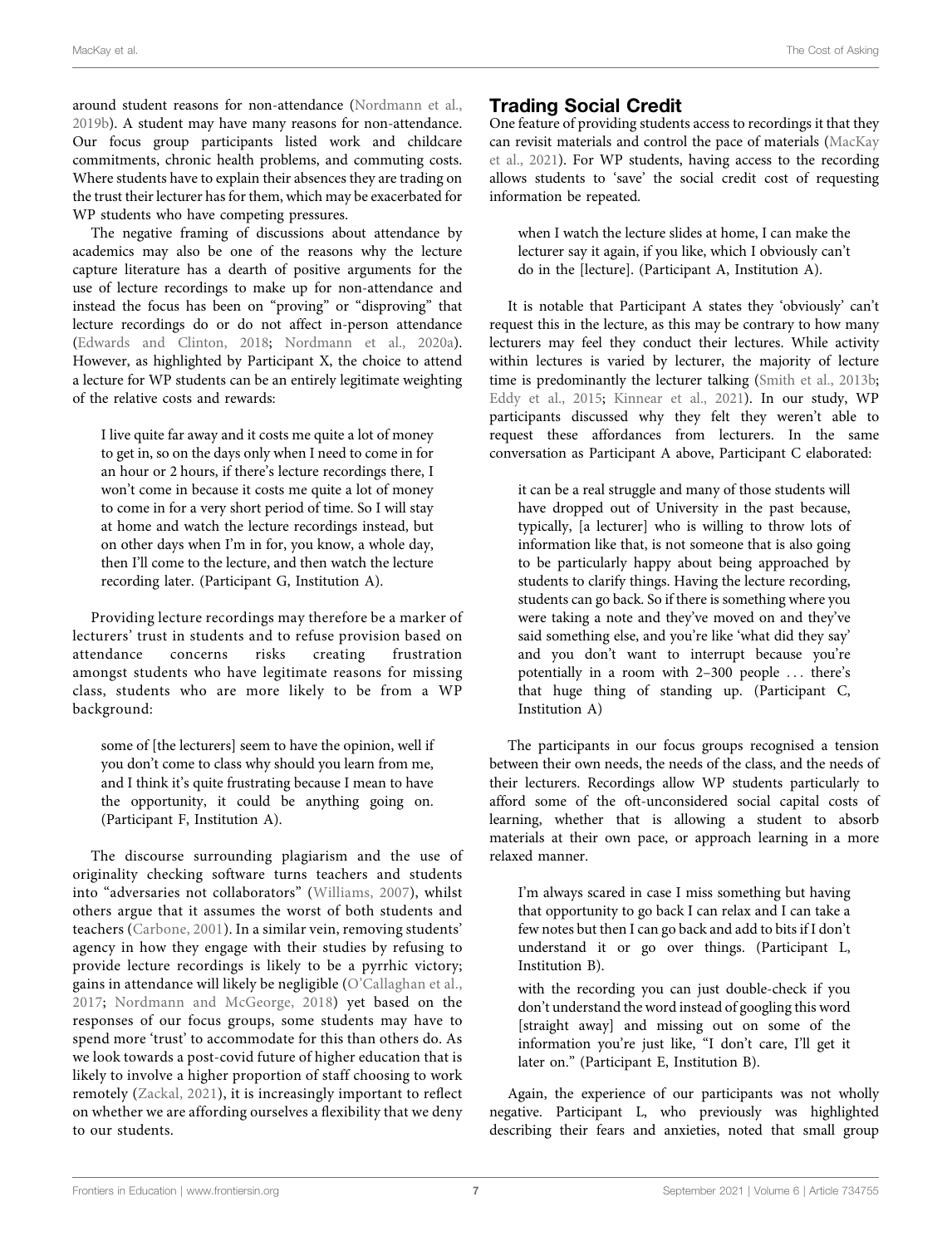work has facilitated social bonding, and transformed their experience of stressful events.

I've made pals that I spend tutorials with ... and speak in front of the class and [I] think that I know what I'm speaking about. (Participant L, Institution B).

Participants also noted that recordings helped mitigate other social challenges, particularly those surrounding the University and College Union industrial action that was taken in 2018, 2019 and 2020. While participants were sympathetic to this action, they also highlighted the stress and pressures they were under at university, and the impact this sustained action had had on them. Participant M, who had been affected by 3 years of industrial action, spoke powerfully about their experience, and contrasted experiences of privilege between those who are 'typical' at university and academia, and the experience of WP students. The lack of provision of lecture recordings can be perceived as a lack of care for the difficulties many students face trying to approach university. In this way, lecture recording, or the lack of it, served to reinforce these divides.

I've made massive sacrifices to be a student. I closed my business and am spending 5 years in serious financial hardship to get this degree. I feel like they are putting it all at risk for me. They have jobs, salaries and so on that are fairly secure but they're not happy with conditions, I have given up a business and live hand to mouth trying to survive and find work that fits in round my studies so I can pay bills as student loan nowhere near covers it. It seems like they are on another planet and have no concept of how people like me live and survive, but then perhaps since the majority do seem to be younger, wealthier students then that's the majority they see (Participant M, Institution C).

#### Limitations

A key element of WP work is recognising that experiences are not universal, and that the staff and systems within HE are likely unaware of the barriers that WP students face. As mentioned in the methodology, the research team on this paper have many shared experiences. While we have tried to be aware of our limitations, and pre-printed this work to receive reviews from a wider audience, 'unknown unknowns' still exist. We elected to utilise focus groups to empower the participants within this study, as focus groups can support individuals to share individual experiences, reinforced when those experiences are shared, and facilitated to ensure that rare experiences are still heard ([Wilkinson, 1998](#page-10-38)). The experiences raised in focus groups are all valid, even when they contradict one another ([Cambridge and](#page-9-26) [McCarthy, 2001](#page-9-26)). The value of qualitative research like this is not to describe or condense the most common experience, but instead give depth of understanding to phenomena ([Kisely and Kendall,](#page-10-39) [2011](#page-10-39)). It is still important, however, to note some elements that may make our work less transferable to other contexts. As previously mentioned, our work took place in ancient, Scottish universities. Within these three universities there are different

approaches to WP, mainly in precisely how they interpret Widening Participation. There are commonalities, with a focus on students who are first generation to consider higher education; living in low-participation neighbourhoods; from Scottish Index of Multiple Deprivation (SIMD) Quintle 1 and 2 areas; mature and returning students; and care experienced students. At each university, specific WP teams will approach their work relevant to their individual contexts. Not all participants in this study might recognise the others' challenges, however we observed no strong disagreements in our focus groups, and used a definition of WP that participants agreed upon at the start of the focus groups.

These findings may be generalizable to other universities and student bodies. Although older universities are privileged in their wealth, reputation and ability to discriminate on intake [\(Boliver,](#page-9-27) [2015](#page-9-27)), universities with less financial capital may well face additional challenges in relation to supporting students with TEL. Regardless, with this work we hope to 'sensitise' [\(Rodrigues, 1999\)](#page-10-40) practitioners to the challenges that WP students can face when attempting to access HE. This sensitisation should help to support the experience of WP students, particularly encouraging lecturers to recognise when and why a perceived lack of engagement may exist, and hopefully facilitate this in future (see implications for practice).

It is important, and necessary, that we consider the experiences of WP students in HE. These are not issues which will 'solve themselves', and we must acknowledge where our current practices systematically disadvantage some students. United Kingdom HE shows low social mobility, with older universities retaining greater social class inequality than newer universities [\(Boliver, 2011](#page-9-28)). It has been suggested that even controlling for the financial and social status of the parent generation, it is the grandparents generation which has the greatest impact on social outcomes [\(Chan and Boliver, 2013\)](#page-9-29), suggesting very low social movement in the United Kingdom. Making improvements in this area is complex and multifactorial. Students need to view university as a viable path for them, be prepared for university learning, be admitted into university, experience a good transition into university, and be supported in their university journey. Our study has found that students can be supported in learning by lecture recording, as it can facilitate their review of materials, without necessitating the student ask for extra affordance from their lecturers.

#### Implications for Practice

Our main findings were that WP students can utilise recordings to make up for financial barriers to education, such as long commutes, as well as social barriers such as feeling unable to ask questions in class without incurring social penalty. There are implications for practice both for the individual educational practioner, and also at the policy level in the post-COVID landscape.

We hope this work will clearly highlight the difficulties students still face in asking for support in a lecture setting. While lecture recording can help to mitigate this effect, individual lecturers should explore their own practice to determine whether they can build in other mitigations. WP students may not feel comfortable to raise a hand in a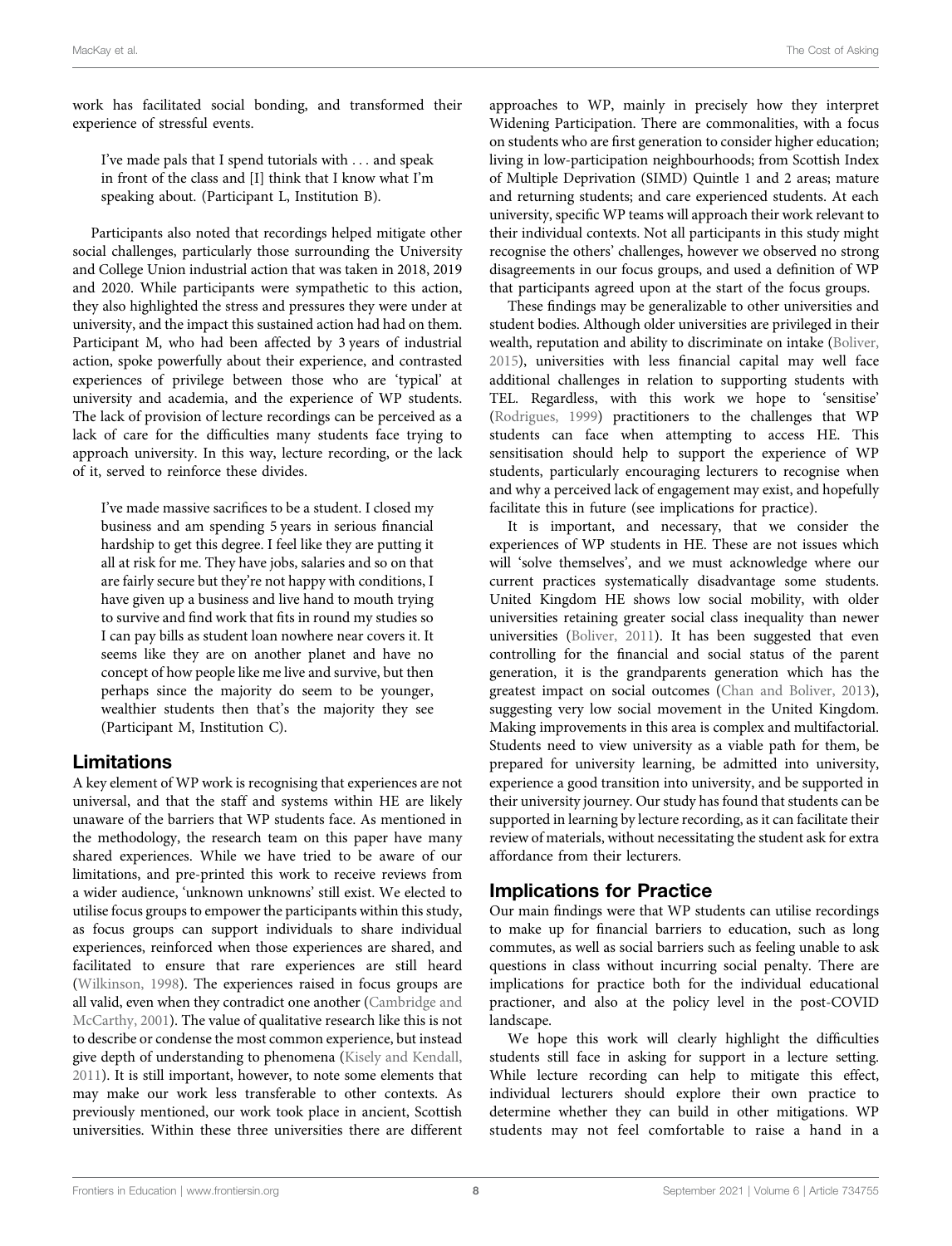lecture, believing the question is unwelcome. This message may have been internalised by students from processes external to the classroom. There is contention regarding what a lecture is for and whether it should be interrupted or whether it should be more didactic [\(Cooper and Robinson,](#page-9-30) [2000](#page-9-30); [French and Kennedy, 2017](#page-9-31)). While the authors of this paper advocate for interactive lectures ([Nordmann et al.,](#page-10-41) [2021a\)](#page-10-41), either approach can be successful providing all students within the class are given clear and unambiguous guidance regarding the expected behaviours within a class. A lecture which should not be interrupted may expect to see more use of recordings as students ask 'say that again' without disrupting flow. This may relate to the 'transformative' properties of lecture recordings which encourage lecturers to consider what their teaching is trying to achieve ([MacKay, 2019\)](#page-10-16). Those lecturers who wish to have more interaction and engagement within the lecture hall should consider how tools such as polling or anonymous question facilities where appropriate may enable students to ask questions with fewer social penalties. We have also seen that lecturers with more positive attitudes to active learning have more positive attitudes towards lecture recording ([Nordmann et al., 2021b](#page-10-42)), and perhaps some of this may come from facilitating students to consume material at their own pace. If the practitioner wants interactive lectures, taking the time to reframe in-class experience as one that can and should be interrupted may go some way to improving these concerns for students.

As we consider the return to the "new normal" and what lectures will look like in a post-COVID world ([Nordmann](#page-10-19) [et al., 2020b\)](#page-10-19), might it be better, for example, to prepare all 'lecture' content ahead of time and develop more flipped classrooms? Student demand for lecture capture pre-COVID risks being used as a rationale for reducing face-to-face contact in the new normal and it is important to recognise that WP students still require the socialisation and integration into the university to feel a part of their programme and community. The greater flexibility should be used to support, not isolate students, e.g., to support students missing class when needed, but to encourage a wellbeing check if multiple lectures are missed. The Covid-19 pandemic has highlighted the impact of digital poverty on the most socio-economically disadvantaged learners. While it was not raised in the focus groups held prepandemic, the impact of digital poverty on WP students must be taken into account and reinforces the need for flexibility in student learning to ensure every student has a variety of options to accommodate their needs.

In light of the massive changes and upskilling in TEL that have taken place due to COVID-19, it is possible that a post-COVID HE landscape will feature more recorded content and less resistance to lecture capture where face-to-face lectures return. However, professional development for staff must continue to help make staff aware of the varying experiences of the students who are in their lecture halls or watching their recorded content, and to help them adopt new behaviours which are more beneficial to student learning. While all students need support to ensure they do not miss

the hidden curriculum of behaviour through appropriate expectation setting, we need to recognise that not all learning activities have equal cost to all students. WP students are likely to benefit from both the pedagogical changes, but also the additional boons to social capital that these changes may bring. Post COVID, where we will have entire first year cohorts who have missed the academic socialisation of on-campus learning, it may be wise to introduce expectation setting sessions as a matter of policy. Each individual lecturer may wish to highlight what they are comfortable with in their class, whether they expect to be referred to as Professor Doe or are comfortable with being addressed as Jane. At a policy level, we should prepare all students for the variation and uniqueness of individual learning contexts, while recognising that recordings can go some way to supporting students to overcome individual differences.

In practice, recordings can be used to help support study strategies. Professional services staff may wish to be particularly engaged in determining where recordings are used, both to ease transitions for WP students into HE, but also to identify where students may not have the resources to support themselves. Training for students will be likewise important to help make the experience of all students more equitable, as we cannot rely on students arriving to university already trained in the art of academia. Many WP teams already focus on supporting students in this, and we think this study highlights why this training is so important. This may be even more key in a post-COVID environment, where we may see some changes after staff have had to revisit materials that may have sufficed for many years on campus, but required updating for online delivery. Staff may have a renewed appreciation for learning outcomes, technology use, and how students require support to engage with learning objectives. Within this period of unrest, we need to ensure we do not lose sight of the challenges some students face.

# **CONCLUSION**

In this study, we aimed to explore how social capital theory could be used to make sense of WP students' experiences of lecture recording. In our study, based at three ancient Scottish universities, we found that recordings could be used to 'save' on social credit, allowing students to explore materials at a pace that suited them, without having to expend the lecturer's trust by asking for more unnecessary affordances. Conversely, however, when recordings were not made available, our participants perceived there to be a great cost in making recordings themselves, and felt that university was less accessible to them.

# DATA AVAILABILITY STATEMENT

The datasets presented in this article are not readily available because "All data is potentially identifiable". Requests to access the datasets should be directed to [jill.mackay@ed.ac.uk.](http://jill.mackay@ed.ac.uk)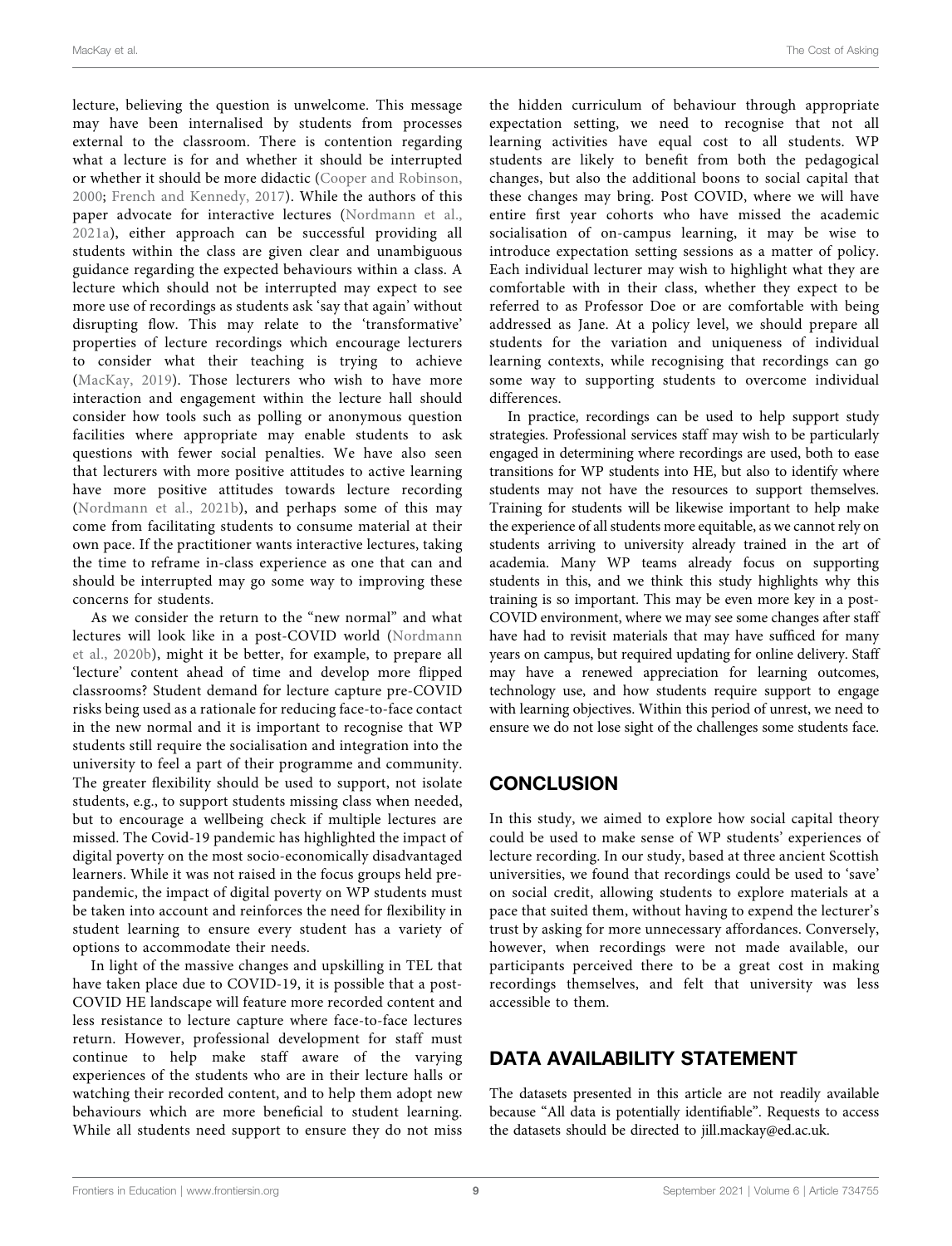## ETHICS STATEMENT

The studies involving human participants were reviewed and approved by Aberdeen University School of Psychology Ethics Committee Ref PEC/4455/2020/1, the University of Edinburgh Moray House School of Education and Sport Ethics Sub-Committee Ref 2678, and the University of Glasgow College of Science and Engineering Ethics committee Ref 300,190,121. The patients/participants provided their written informed consent to participate in this study.

### AUTHOR CONTRIBUTIONS

JM, EN and JH led on the analysis and write up. LM contributed to analysis. AB and MA supported the literature review, discussion, and interpretation of findings.

# REFERENCES

- <span id="page-9-2"></span>Allen, L., and Storan, J. (2005). Widening Participation - A Rough Guide for Higher Education Providers [Internet]. Available from: [http://actiononaccess.org/wp](http://actiononaccess.org/wp-content/files_mf/roughguide.pdf)content/fi[les\\_mf/roughguide.pdf](http://actiononaccess.org/wp-content/files_mf/roughguide.pdf).
- <span id="page-9-27"></span>Boliver, V. (2015). Are There Distinctive Clusters of Higher and Lower Status Universities in the UK?. Oxford Rev. Educ. 41 (5), 608–627. doi:[10.1080/](https://doi.org/10.1080/03054985.2015.1082905) [03054985.2015.1082905](https://doi.org/10.1080/03054985.2015.1082905)
- <span id="page-9-28"></span>Boliver, V. (2011). Expansion, Differentiation, and the Persistence of Social Class Inequalities in British Higher Education. High Educ. 61 (3), 229–242. doi:[10.1007/s10734-010-9374-y](https://doi.org/10.1007/s10734-010-9374-y)
- <span id="page-9-4"></span>Boliver, V. (2017). Misplaced Optimism: How Higher Education Reproduces rather Than Reduces Social Inequality. Br. J. Sociol. Educ. 38 (3), 423–432. doi:[10.1080/01425692.2017.1281648](https://doi.org/10.1080/01425692.2017.1281648)
- <span id="page-9-11"></span>Bourdieu, P. (2018). "The Forms of Capital," in Republished in the Sociology of Economic Life. Editor M. Granovetter (New York, United States: Routledge), 1986, 241–258. doi[:10.4324/9780429494338-6](https://doi.org/10.4324/9780429494338-6)
- <span id="page-9-5"></span>Brown, R. (2018). Higher Education and Inequality. Perspect. Pol. Pract. Higher Educ. 22 (2), 37–43. doi[:10.1080/13603108.2017.1375442](https://doi.org/10.1080/13603108.2017.1375442)
- <span id="page-9-26"></span>Cambridge, P., and McCarthy, M. (2001). User Focus Groups and Best Value in Services for People with Learning Disabilities. Health Soc. Care Community 9 (6), 476–489. doi:[10.1046/j.0966-0410.2001.00328.x](https://doi.org/10.1046/j.0966-0410.2001.00328.x)
- <span id="page-9-24"></span>Carbone, N. Turnitin.com, a Pedagogic Placebo for Plagiarism [Internet]. Plagiarism 101. 2001. Available from: [http://plagy101.blogspot.com/2011/12/](http://plagy101.blogspot.com/2011/12/turnitincom-pedagogic-placebo-for.html) [turnitincom-pedagogic-placebo-for.html](http://plagy101.blogspot.com/2011/12/turnitincom-pedagogic-placebo-for.html) (cited Jun 29, 2021).
- <span id="page-9-15"></span>Carless, D. (2009). Trust, Distrust and Their Impact on Assessment Reform. Assess. Eval. Higher Educ. 34 (1), 79–89. doi:[10.1080/02602930801895786](https://doi.org/10.1080/02602930801895786)
- <span id="page-9-14"></span>Carvalho, S. W., and de Oliveira Mota, M. (2010). The Role of Trust in Creating Value and Student Loyalty in Relational Exchanges between Higher Education Institutions and Their Students. J. Marketing Higher Educ. 20 (1), 145–165. doi:[10.1080/08841241003788201](https://doi.org/10.1080/08841241003788201)
- <span id="page-9-29"></span>Chan, T. W., and Boliver, V. (2013). The Grandparents Effect in Social Mobility. Am. Sociol. Rev. 78 (4), 662–678. doi:[10.1177/0003122413489130](https://doi.org/10.1177/0003122413489130)
- <span id="page-9-9"></span>Clark Blickenstaff\*, J. (2005). Women and Science Careers: Leaky Pipeline or Gender Filter?. Gend. Educ. 17 (4), 369–386. doi:[10.1080/09540250500145072](https://doi.org/10.1080/09540250500145072)
- <span id="page-9-12"></span>Coleman, J. S. (1988). Social Capital in the Creation of Human Capital. Am. J. Sociol. 94, s95–120. doi[:10.1086/228943](https://doi.org/10.1086/228943)
- <span id="page-9-20"></span>Collins, C. S., and Stockton, C. M. (2018). The Central Role of Theory in Qualitative Research. Int. J. Qual. Methods 17 (1), 1–10. doi:[10.1177/](https://doi.org/10.1177/1609406918797475) [1609406918797475](https://doi.org/10.1177/1609406918797475)
- <span id="page-9-30"></span>Cooper, J. L., and Robinson, P. (2000). The Argument for Making Large Classes Seem Small. New Dir. Teach. Learn. 2000 (81), 5–16. doi:[10.1002/tl.8101](https://doi.org/10.1002/tl.8101)
- <span id="page-9-7"></span>Dearden, L., Fitzsimmons, E., and Wyness, G. (2011). The Impact of Tuition Fees and Support on university Participation in the UK. CEE Discussion Papers 0126 (Centre for the Economics of Education, LSE). doi[:10.1920/wp.ifs.2011.1117](https://doi.org/10.1920/wp.ifs.2011.1117)

#### FUNDING

This work was funded by Quality Assurance Agency Scotland as part of the Collaborative Cluster: Widening Participation with Lecture Recording: [https://www.enhancementthemes.ac.](https://www.enhancementthemes.ac.uk/completed-enhancement-themes/evidence-for-enhancement/student-engagement-and-demographics/widening-participation-with-lecture-recording) [uk/completed-enhancement-themes/evidence-for-enhancement/](https://www.enhancementthemes.ac.uk/completed-enhancement-themes/evidence-for-enhancement/student-engagement-and-demographics/widening-participation-with-lecture-recording) [student-engagement-and-demographics/widening-participation](https://www.enhancementthemes.ac.uk/completed-enhancement-themes/evidence-for-enhancement/student-engagement-and-demographics/widening-participation-with-lecture-recording)[with-lecture-recording](https://www.enhancementthemes.ac.uk/completed-enhancement-themes/evidence-for-enhancement/student-engagement-and-demographics/widening-participation-with-lecture-recording).

## ACKNOWLEDGMENTS

We acknowledge the support of the Widening Participation teams at the University's of Glasgow, Edinburgh and Aberdeen, and the student participants in this project. We also acknowledge the support of the QAA Widening Participation with Lecture Recording Collaborate Cluster.

- <span id="page-9-17"></span>Dommett, E. J., Gardner, B., and van Tilburg, W. (2020). Staff and Students Perception of Lecture Capture. Internet High Educ., 46100732. doi[:10.1016/](https://doi.org/10.1016/j.iheduc.2020.100732) [j.iheduc.2020.100732](https://doi.org/10.1016/j.iheduc.2020.100732)
- <span id="page-9-25"></span>Eddy, S. L., Converse, M., and Wenderoth, M. P. (2015). PORTAAL: A Classroom Observation Tool Assessing Evidence-Based Teaching Practices for Active Learning in Large Science, Technology, Engineering, and Mathematics Classes. CBE Life Sci. Educ. 14 (2), 14–ar23. doi:[10.1187/cbe.14-06-0095](https://doi.org/10.1187/cbe.14-06-0095)
- <span id="page-9-23"></span>Edwards, M. R., and Clinton, M. E. (2018). A Study Exploring the Impact of Lecture Capture Availability and Lecture Capture Usage on Student Attendance and Attainment. High Educ [Internet]. Available from:<http://link.springer.com/10.1007/s10734-018-0275-9>.
- <span id="page-9-22"></span>Ellis, K. (2011). Embracing Learners with Disability Web 2.0 Access and Insight. Telecommun J. Aust. [Internet] 61(2):30.1–30.11. Available from: [http://](http://researchrepository.murdoch.edu.au/id/eprint/4501/1/embracing_learners.pdf) [researchrepository.murdoch.edu.au/id/eprint/4501/1/embracing\\_learners.pdf,](http://researchrepository.murdoch.edu.au/id/eprint/4501/1/embracing_learners.pdf) doi[:10.7790/tja.v61i2.199](https://doi.org/10.7790/tja.v61i2.199)
- <span id="page-9-18"></span>BERA (2011). Ethical Guidelines for Educational Research. London, United Kingdom: British Educational Research Association 5.
- <span id="page-9-6"></span>Florian, L. (2014). What Counts as Evidence of Inclusive Education?. Eur. J. Spec. Needs Educ. 29 (3), 286–294. doi:[10.1080/08856257.2014.933551](https://doi.org/10.1080/08856257.2014.933551)
- <span id="page-9-8"></span>Ford, D., Harkins, A., and Parnin, C. (2017). Someone like Me: How Does Peer Parity Influence Participation of Women on Stack Overflow?. Proc. IEEE Symp. Vis. Lang. Human-centric Comput. Vl/hcc 2017-Octob, 239–243. doi[:10.1109/](https://doi.org/10.1109/VLHCC.2017.8103473) [VLHCC.2017.8103473](https://doi.org/10.1109/VLHCC.2017.8103473)
- <span id="page-9-31"></span>French, S., and Kennedy, G. (2017). Reassessing the Value of university Lectures. Teach. Higher Educ. 22 (6), 639–654. doi:[10.1080/13562517.2016.1273213](https://doi.org/10.1080/13562517.2016.1273213)
- <span id="page-9-13"></span>Fuller, C. (2014). Social Capital and the Role of Trust in Aspirations for Higher Education. Educ. Rev. 66 (2), 131–147. doi:[10.1080/00131911.2013.768956](https://doi.org/10.1080/00131911.2013.768956)
- <span id="page-9-1"></span>Gale, T., and Parker, S. (2014). Navigating Change: a Typology of Student Transition in Higher Education. Stud. Higher Educ. 39 (5), 734–753. doi[:10.1080/03075079.2012.721351](https://doi.org/10.1080/03075079.2012.721351) (cited Jun 14, 2016)
- <span id="page-9-19"></span>Gibbs, A. (1997). What Are Focus Groups ? Why Use Focus Groups and Not Other Methods ? Soc. Res. Updat (19), 1–8.
- <span id="page-9-0"></span>Gorard, S., Smith, E., May, H., Thomas, L., Adnett, N., and Slack, K. (2006). Review of Widening Participation Research: Addressing the Barriers to Participation in Higher Education. A report to HEFCE by the University of York, Higher Education Academy and Institute for Access Studies.
- <span id="page-9-10"></span>Gorard, S., and Selwyn, N. (1999). Switching on the Learning Society? -Questioning the Role of Technology in Widening Participation in Lifelong Learning. J. Educ. Pol. 14 (5), 523–534. doi:[10.1080/026809399286198](https://doi.org/10.1080/026809399286198)
- <span id="page-9-3"></span>Grimwood, M. E. (2017). What Do LGBTQ Students Say about Their Experience of university in the UK?. Perspect. Pol. Pract. Higher Educ. 21 (4), 140–143. doi[:10.1080/13603108.2016.1203367](https://doi.org/10.1080/13603108.2016.1203367)
- <span id="page-9-21"></span>Harper, S. R., Smith, E. J., and Davis, C. H. F. (2018). A Critical Race Case Analysis of Black Undergraduate Student Success at an Urban University. Urban Educ. 53 (1), 3–25. doi:[10.1177/0042085916668956](https://doi.org/10.1177/0042085916668956)
- <span id="page-9-16"></span>Hattie, J., and Timperley, H. (2007). The Power of Feedback. Rev. Educ. Res. 77 (1), 81–112. doi[:10.3102/003465430298487](https://doi.org/10.3102/003465430298487)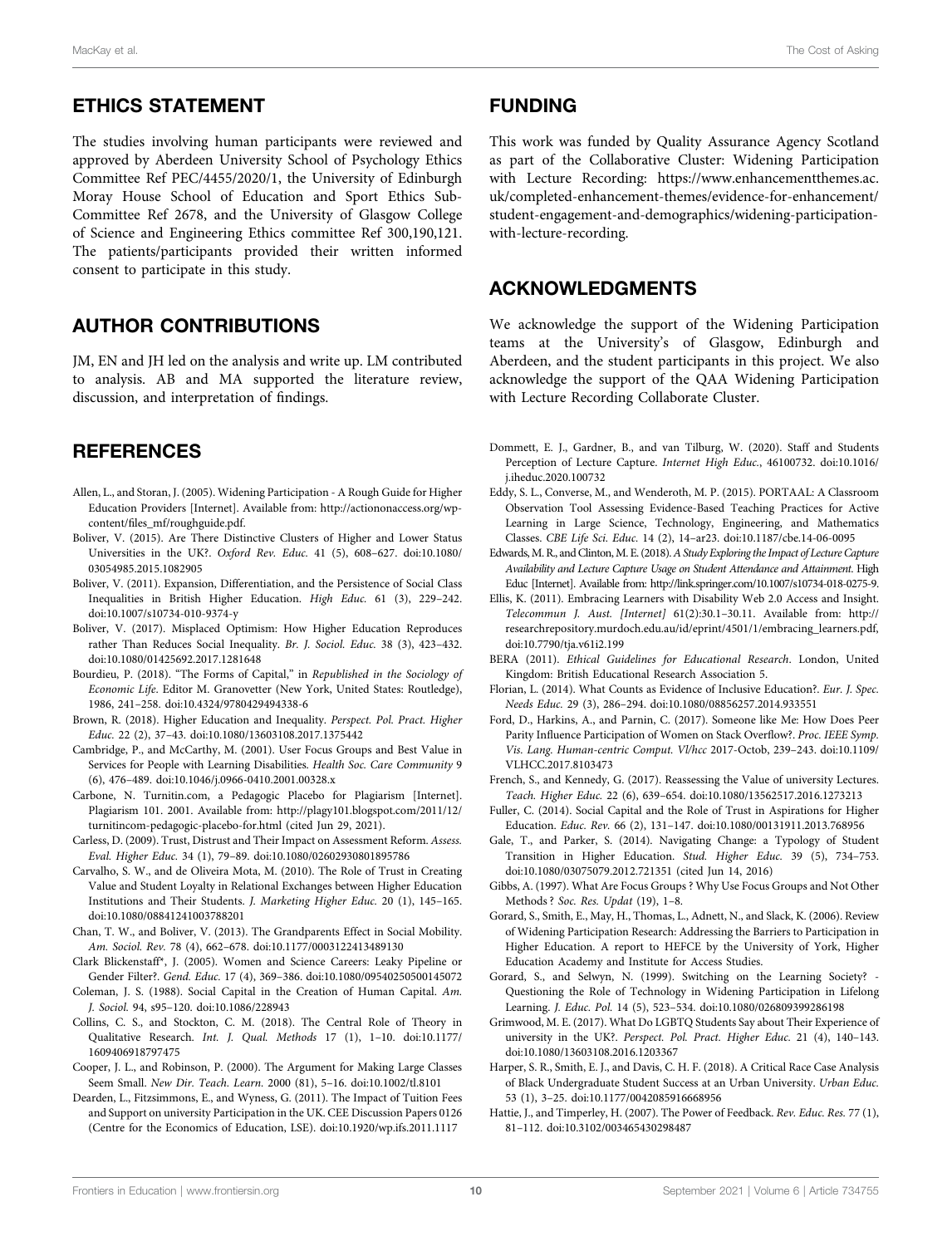- <span id="page-10-23"></span>Holt, B. (2012). Identity Matters: the Centrality of 'conferred Identity' as Symbolic Power and Social Capital in Higher Education Mobility. Int. J. Inclusive Educ. 16 (9), 929–940. doi:[10.1080/13603116.2011.580458](https://doi.org/10.1080/13603116.2011.580458)
- <span id="page-10-29"></span>Hornibrook, S. (2012). Policy Implementation and Academic Workload Planning in the Managerial university: Understanding Unintended Consequences. J. Higher Educ. Pol. Manage. 34 (1), 29–38. doi:[10.1080/](https://doi.org/10.1080/1360080x.2012.642329) [1360080x.2012.642329](https://doi.org/10.1080/1360080x.2012.642329)
- <span id="page-10-2"></span>Jones, R., and Thomas, L. (2005). The 2003 UK Government Higher Education white Paper: A Critical Assessment of its Implications for the Access and Widening Participation Agenda. J. Educ. Pol. 20 (5), 615–630. doi:[10.1080/](https://doi.org/10.1080/02680930500222477) [02680930500222477](https://doi.org/10.1080/02680930500222477)
- <span id="page-10-7"></span>Kaye, N. (2020). Evaluating the Role of Bursaries in Widening Participation in Higher Education: a Review of the Literature and Evidence. Educ. Rev. 00 (00), 1–23. doi[:10.1080/00131911.2020.1787954](https://doi.org/10.1080/00131911.2020.1787954)
- <span id="page-10-4"></span>Kenyon, S. (2011). Transport and Social Exclusion: Access to Higher Education in the UK Policy Context. J. Transport Geogr. 19 (4), 763–771. doi:[10.1016/](https://doi.org/10.1016/j.jtrangeo.2010.09.005) [j.jtrangeo.2010.09.005](https://doi.org/10.1016/j.jtrangeo.2010.09.005)
- <span id="page-10-0"></span>Kettley, N. (2007). The Past, Present and Future of Widening Participation Research. Br. J. Sociol. Educ. 28 (3), 333–347. doi:[10.1080/01425690701252531](https://doi.org/10.1080/01425690701252531)
- <span id="page-10-37"></span>Kinnear, G., Smith, S., Anderson, R., Gant, T., Mackay, J. R. D., Docherty, P., et al. (2021). Developing the FILL+ Tool to Reliably Classify Classroom Practices Using Lecture Recordings. J. STEM Educ. Res.. doi:[10.1007/s41979-020-](https://doi.org/10.1007/s41979-020-00047-7) [00047-7](https://doi.org/10.1007/s41979-020-00047-7)
- <span id="page-10-39"></span>Kisely, S., and Kendall, E. (2011). Critically Appraising Qualitative Research: a Guide for Clinicians More Familiar with Quantitative Techniques. Australas. Psychiatry [Internet] 19 (4), 364–367. doi:[10.3109/10398562.2011.562508](https://doi.org/10.3109/10398562.2011.562508)
- <span id="page-10-22"></span>Lea, M. R., and Street, B. V. (2006). The "Academic Literacies" Model: Theory and Applications. Theor. Pract [Internet] 45(4):366–377. doi:[10.1207/](https://doi.org/10.1207/s15430421tip4504_11) [s15430421tip4504\\_11](https://doi.org/10.1207/s15430421tip4504_11)
- <span id="page-10-20"></span>Lea, M. R., and Street, B. V. (1998). Student Writing in Higher Education: An Academic Literacies Approach. Stud. Higher Educ. 23(2):157–172. doi:[10.1080/](https://doi.org/10.1080/03075079812331380364) [03075079812331380364](https://doi.org/10.1080/03075079812331380364)
- <span id="page-10-15"></span>Lee, A. (2020). Toward a Conceptual Model of Hierarchical Microaggression in Higher Education Settings: a Literature Review. Educ. Rev. 00 (00), 1–32. doi:[10.1080/00131911.2020.1793735](https://doi.org/10.1080/00131911.2020.1793735)
- <span id="page-10-35"></span>MacKay, J. R. D., Murray, L., and Rhind, S. M. (2021). The Use of Lecture Recordings as Study Aids in a Professional Degree Program. J. Vet. Med. Educ., e20200067. doi[:10.3138/jvme-2020-0067](https://doi.org/10.3138/jvme-2020-0067)
- <span id="page-10-16"></span>MacKay, J. R. D. (2019). Show and 'Tool': How Lecture Recording Transforms Staff and Student Perspectives on Lectures in Higher Education. Comput. Educ. [Internet] 140, 103593. doi[:10.1016/j.compedu.2019.05.019](https://doi.org/10.1016/j.compedu.2019.05.019)
- <span id="page-10-18"></span>MacKay, J. R. D. (2020). Survey Evidence on the Impact of Lecture Recording on equality, Diversity and Inclusion Aims in Higher Education. Res. Learn. Technol. 28 (2476). doi[:10.25304/rlt.v28.2476](https://doi.org/10.25304/rlt.v28.2476)
- <span id="page-10-8"></span>Mahony, P., and Weiner, G. (2019). 'Getting in, Getting on, Getting Out': Black, Asian and Minority Ethnic Staff in UK Higher Education. Race Ethn. Educ. 23 (00), 841–857. –17. doi:[10.1080/13613324.2019.1679761](https://doi.org/10.1080/13613324.2019.1679761)
- <span id="page-10-10"></span>Nadal, K. L., Issa, M.-A., Leon, J., Meterko, V., Wideman, M., and Wong, Y. (2011). Sexual Orientation Microaggressions: "Death by a Thousand Cuts" for Lesbian, Gay, and Bisexual Youth. J. LGBT Youth 8 (3), 234–259. doi:[10.1080/](https://doi.org/10.1080/19361653.2011.584204) [19361653.2011.584204](https://doi.org/10.1080/19361653.2011.584204)
- <span id="page-10-24"></span>Nicol, D. J., and Macfarlane-Dick, D. (2006). Formative Assessment and Selfregulated Learning: a Model and Seven Principles of Good Feedback Practice. Stud. Higher Educ 31 (2), 199–218. doi:[10.1080/03075070600572090](https://doi.org/10.1080/03075070600572090)
- <span id="page-10-42"></span>Nordmann, E., Clark, A., Spaeth, E., and MacKay, J. R. D. (2021). Lights, Camera, Active! Appreciation of Active Learning Predicts Positive Attitudes towards Lecture Capture. High Educ. doi[:10.1007/s10734-020-00674-4](https://doi.org/10.1007/s10734-020-00674-4)
- <span id="page-10-17"></span>Nordmann, E., Kuepper-Tetzel, C., Robson, L., Phillipson, S., Lipan, G. I., and McGeorge, P. (2020a). Lecture Capture: Practical Recommendations for Students and Instructors. Scholarship of Teaching and Learning in Psychology. Advance online publication. doi[:10.1037/stl0000190](https://doi.org/10.1037/stl0000190)
- <span id="page-10-19"></span>Nordmann, E., Horlin, C., Hutchison, J., Murray, J. A., Robson, L., Seery, M. K., et al. (2020b). Ten Simple Rules for Supporting a Temporary Online Pivot in Higher Education. Plos Comput. Biol. 16, e1008242, 2020b. Available from: [https://psyarxiv.com/qdh25.](https://psyarxiv.com/qdh25) doi:[10.1371/journal.pcbi.1008242](https://doi.org/10.1371/journal.pcbi.1008242)
- <span id="page-10-41"></span>Nordmann, E., Hutchison, J., and MacKay, J. (2021). Lecture Rapture: The Place and Case for Lectures in the New normal. EdArXiv [Internet]. 1-9. Available from: [https://edarxiv.org/h8zt6/.](https://edarxiv.org/h8zt6/)
- <span id="page-10-27"></span>Nordmann, E., and McGeorge, P. (2018). Lecture Capture in Higher Education: Time to Learn from the Learners. Psyarxiv Prepr [Internet]. (May). Available from:<https://psyarxiv.com/ux29v>.
- <span id="page-10-32"></span>Nordmann, E., Calder, C., Bishop, P., Irwin, A., and Comber, D. (2019). Turn up, Tune in, Don't Drop Out: the Relationship between Lecture Attendance, Use of Lecture Recordings, and Achievement at Different Levels of Study. High Educ. 77, 1065–1084. doi[:10.1007/s10734-018-0320-8](https://doi.org/10.1007/s10734-018-0320-8)
- <span id="page-10-21"></span>Northedge, A. (2003). Enabling Participation in Academic Discourse, Teach. Higher Educ. 8(2)169–180. Available from: [http://www.tandfonline.com/doi/](http://www.tandfonline.com/doi/abs/10.1080/1356251032000052429) [abs/10.1080/1356251032000052429.](http://www.tandfonline.com/doi/abs/10.1080/1356251032000052429) doi[:10.1080/1356251032000052429](https://doi.org/10.1080/1356251032000052429)
- <span id="page-10-34"></span>O'Callaghan, F. V., Neumann, D. L., Jones, L., and Creed, P. A. (2017). The Use of Lecture Recordings in Higher Education: A Review of Institutional, Student, and Lecturer Issues. Educ. Inf. Technol. 22 (1), 399–415.
- <span id="page-10-14"></span>Olaniyan, F. V. (2021). Paying the Widening Participation Penalty: Racial and Ethnic Minority Students and Mental Health in British Universities. Anal. Soc. Issues Public Pol. (February), 1–23. doi:[10.1111/asap.12242](https://doi.org/10.1111/asap.12242)
- <span id="page-10-3"></span>Pugh, G., Coates, G., and Adnett, N. (2005). Performance Indicators and Widening Participation in UK Higher Education. Higher Educ. Q 59 (1), 19–39. doi[:10.1111/j.1468-2273.2005.00279.x](https://doi.org/10.1111/j.1468-2273.2005.00279.x)
- <span id="page-10-28"></span>Reeves, S., Albert, M., Kuper, A., and Hodges, B. D. (2008). Why Use Theories in Qualitative Research?. BMJ 337, a949. doi:[10.1136/bmj.a949](https://doi.org/10.1136/bmj.a949)
- <span id="page-10-13"></span>Rini, R. (2018). How to Take Offense: Responding to Microaggression. J. Am. Philos. Assoc. 4, 332–351. doi:[10.1017/apa.2018.23](https://doi.org/10.1017/apa.2018.23)
- <span id="page-10-5"></span>Roberts, S. (2011). Traditional Practice for Non-traditional Students? Examining the Role of Pedagogy in Higher Education Retention. J. Further Higher Educ. 35 (2), 183–199. doi:[10.1080/0309877x.2010.540320](https://doi.org/10.1080/0309877x.2010.540320)
- <span id="page-10-40"></span>Rodrigues, J. G. (1999). Commentary: Generalisability and Validity in Qualitative Research. BMJ [Internet] 319(7207):421, 1999. Available from: [http://search.](http://search.ebscohost.com/login.aspx?direct=true&db=edsjsr&AN=edsjsr.25185524&site=eds-live) [ebscohost.com/login.aspx?direct](http://search.ebscohost.com/login.aspx?direct=true&db=edsjsr&AN=edsjsr.25185524&site=eds-live)=[true&db](http://search.ebscohost.com/login.aspx?direct=true&db=edsjsr&AN=edsjsr.25185524&site=eds-live)=[edsjsr&AN](http://search.ebscohost.com/login.aspx?direct=true&db=edsjsr&AN=edsjsr.25185524&site=eds-live)=[edsjsr.25185524&site](http://search.ebscohost.com/login.aspx?direct=true&db=edsjsr&AN=edsjsr.25185524&site=eds-live)=[eds](http://search.ebscohost.com/login.aspx?direct=true&db=edsjsr&AN=edsjsr.25185524&site=eds-live)[live.](http://search.ebscohost.com/login.aspx?direct=true&db=edsjsr&AN=edsjsr.25185524&site=eds-live) doi[:10.1136/bmj.319.7207.418](https://doi.org/10.1136/bmj.319.7207.418)
- <span id="page-10-30"></span>Shotton, H. J.. (2017). "I Thought You'd Call Her White Feather": Native Women and Racial Microaggressions in Doctoral Education. J. Am. Indian Educ. 56(1): 32–54. doi:[10.5749/jamerindieduc.56.1.0032](https://doi.org/10.5749/jamerindieduc.56.1.0032)
- <span id="page-10-25"></span>Smith, C. D., Worsfold, K., Davies, L., Fisher, R., and McPhail, R. (2013). Assessment Literacy and Student Learning: the Case for Explicitly Developing Students 'assessment Literacy'. Assess. Eval. Higher Educ. 38 (1), 44–60. doi:[10.1080/02602938.2011.598636](https://doi.org/10.1080/02602938.2011.598636)
- <span id="page-10-36"></span>Smith, M. K., Jones, F. H., Gilbert, S. L., and Wieman, C. E. (2013). The Classroom Observation Protocol for Undergraduate Stem (COPUS): A New Instrument to Characterize university STEM Classroom Practices. CBE Life Sci. Educ. 12 (4), 618–627. doi:[10.1187/cbe.13-08-0154](https://doi.org/10.1187/cbe.13-08-0154)
- <span id="page-10-26"></span>Snyder, B. R. (1971). The Hidden Curriculum. New York: MIT Press, 200.
- <span id="page-10-11"></span>Sterzing, P. R., Gartner, R. E., Woodford, M. R., and Fisher, C. M. (2017). Sexual Orientation, Gender, and Gender Identity Microaggressions: Toward an Intersectional Framework for Social Work Research. J. Ethnic Cult. Divers. Soc. Work 26 (1–2), 81–94. doi:[10.1080/](https://doi.org/10.1080/15313204.2016.1263819) [15313204.2016.1263819](https://doi.org/10.1080/15313204.2016.1263819)
- <span id="page-10-9"></span>Sue, D. W., and Sue, D. (2016). "Racial/cultural Identity Development in People of Color: Thereapeutic Implications,"in Counseling the Culturally Diverse. Editors D. W. Sue, D. Sue, H. A. Neville, and L. Smith. 7th ed. (Hoboken, NJ, USA: Wiley), 287–312.
- <span id="page-10-1"></span>The Scottish Government (2016). A Blueprint for Fairness: The Final Report on the Commission on Widening Access. Edinburgh, Scotland.
- <span id="page-10-6"></span>Vignoles, A. (2014). "Widening Participation and Social Mobility," in Browne and beyond Modernizing English Higher Education. 1st Edn, Editors C. Callender and P. Scott (London, EnglandBedford Way Papers: Institute of Education Press), 112–130.
- <span id="page-10-31"></span>Weidlich, J., and Bastiaens, T. J. (2019). Designing Sociable Online Learning Environments and Enhancing Social Presence: An Affordance Enrichment Approach. Comput. Educ. 142 (July), 103622. doi[:10.1016/](https://doi.org/10.1016/j.compedu.2019.103622) [j.compedu.2019.103622](https://doi.org/10.1016/j.compedu.2019.103622)
- <span id="page-10-38"></span>Wilkinson, S. (1998). Focus Groups in Feminist Research. Women's Stud. Int. Forum 21 (1), 111–125. doi:[10.1016/s0277-5395\(97\)00080-0](https://doi.org/10.1016/s0277-5395(97)00080-0)
- <span id="page-10-33"></span>Williams, B. T. (2007). Trust, Betrayal, and Authorship: Plagiarism and How We Perceive Students. J. Adolesc. Adult Lit. 51 (4), 350–354. doi:[10.1598/](https://doi.org/10.1598/jaal.51.4.6) [jaal.51.4.6](https://doi.org/10.1598/jaal.51.4.6)
- <span id="page-10-12"></span>Williams, M. T. (2020). Microaggressions: Clarification, Evidence, and Impact. Perspect. Psychol. Sci. 15 (1), 3–26. doi[:10.1177/1745691619827499](https://doi.org/10.1177/1745691619827499)